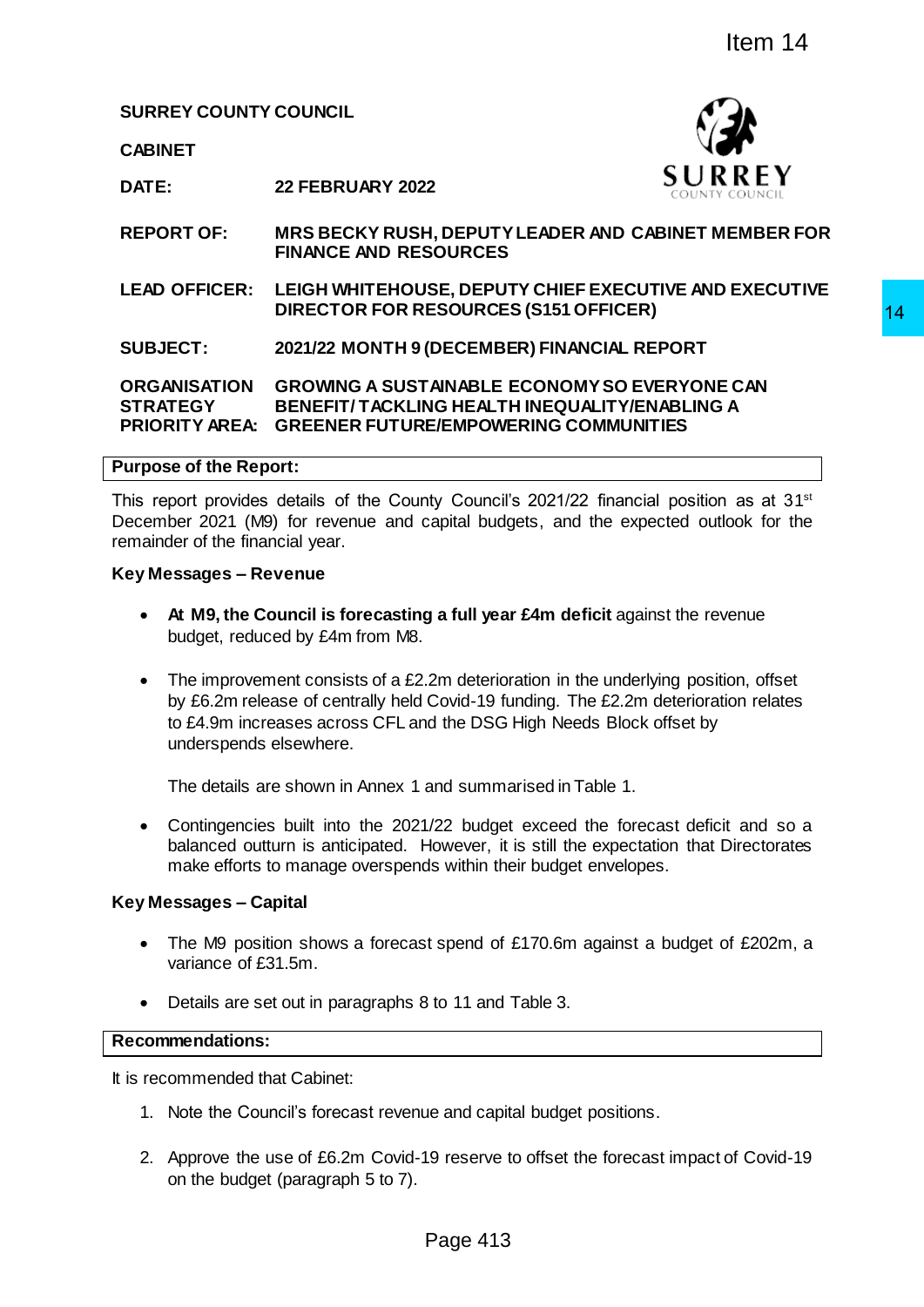3. Approve that M9 Capital forecasts be used as a baseline to reset the Capital Programme for 2021/22 to provide a stable and deliverable budget for the remainder of the year.

# **Reason for Recommendations:**

This report is to comply with the agreed policy of providing a monthly budget monitoring report to Cabinet for approval of any necessary actions.

#### **Revenue Budget:**

#### 1. **At M9, the Council is forecasting a full year £4m deficit against budget.**

| £m<br>295.0<br>22.3<br>173.4<br>1.3<br>31.3<br>7.2<br>93.9<br>4.5<br>0.9 | £m<br>383.4<br>34.1<br>231.8<br>1.7<br>38.7<br>11.2<br>129.4 | £m<br>380.7<br>34.1<br>222.0<br>1.7<br>38.0                                                                         | £m<br>2.7<br>0.0<br>9.7<br>0.0        | £m<br>(0.5)                                                                                                                                                                                                                                                                                                                                                                                                                                                                                                                                                                                                                                                                                                                                                                                                                                                                                                |
|--------------------------------------------------------------------------|--------------------------------------------------------------|---------------------------------------------------------------------------------------------------------------------|---------------------------------------|------------------------------------------------------------------------------------------------------------------------------------------------------------------------------------------------------------------------------------------------------------------------------------------------------------------------------------------------------------------------------------------------------------------------------------------------------------------------------------------------------------------------------------------------------------------------------------------------------------------------------------------------------------------------------------------------------------------------------------------------------------------------------------------------------------------------------------------------------------------------------------------------------------|
|                                                                          |                                                              |                                                                                                                     |                                       |                                                                                                                                                                                                                                                                                                                                                                                                                                                                                                                                                                                                                                                                                                                                                                                                                                                                                                            |
|                                                                          |                                                              |                                                                                                                     |                                       |                                                                                                                                                                                                                                                                                                                                                                                                                                                                                                                                                                                                                                                                                                                                                                                                                                                                                                            |
|                                                                          |                                                              |                                                                                                                     |                                       |                                                                                                                                                                                                                                                                                                                                                                                                                                                                                                                                                                                                                                                                                                                                                                                                                                                                                                            |
|                                                                          |                                                              |                                                                                                                     |                                       |                                                                                                                                                                                                                                                                                                                                                                                                                                                                                                                                                                                                                                                                                                                                                                                                                                                                                                            |
|                                                                          |                                                              |                                                                                                                     |                                       |                                                                                                                                                                                                                                                                                                                                                                                                                                                                                                                                                                                                                                                                                                                                                                                                                                                                                                            |
|                                                                          |                                                              |                                                                                                                     | 0.7                                   |                                                                                                                                                                                                                                                                                                                                                                                                                                                                                                                                                                                                                                                                                                                                                                                                                                                                                                            |
|                                                                          |                                                              | 11.6                                                                                                                | (0.3)                                 |                                                                                                                                                                                                                                                                                                                                                                                                                                                                                                                                                                                                                                                                                                                                                                                                                                                                                                            |
|                                                                          |                                                              | 135.0                                                                                                               | (5.6)                                 |                                                                                                                                                                                                                                                                                                                                                                                                                                                                                                                                                                                                                                                                                                                                                                                                                                                                                                            |
|                                                                          | 6.6                                                          | 6.6                                                                                                                 | 0.1                                   |                                                                                                                                                                                                                                                                                                                                                                                                                                                                                                                                                                                                                                                                                                                                                                                                                                                                                                            |
|                                                                          | 1.3                                                          | 1.3                                                                                                                 | 0.0                                   |                                                                                                                                                                                                                                                                                                                                                                                                                                                                                                                                                                                                                                                                                                                                                                                                                                                                                                            |
| 51.7                                                                     | 71.5                                                         | 70.8                                                                                                                | 0.7                                   |                                                                                                                                                                                                                                                                                                                                                                                                                                                                                                                                                                                                                                                                                                                                                                                                                                                                                                            |
| 16.1                                                                     | 77.4                                                         | 77.4                                                                                                                | 0.0                                   |                                                                                                                                                                                                                                                                                                                                                                                                                                                                                                                                                                                                                                                                                                                                                                                                                                                                                                            |
| 697.6                                                                    | 987.2                                                        | 979.2                                                                                                               | 8.0                                   |                                                                                                                                                                                                                                                                                                                                                                                                                                                                                                                                                                                                                                                                                                                                                                                                                                                                                                            |
|                                                                          |                                                              |                                                                                                                     |                                       |                                                                                                                                                                                                                                                                                                                                                                                                                                                                                                                                                                                                                                                                                                                                                                                                                                                                                                            |
|                                                                          |                                                              |                                                                                                                     |                                       |                                                                                                                                                                                                                                                                                                                                                                                                                                                                                                                                                                                                                                                                                                                                                                                                                                                                                                            |
|                                                                          |                                                              |                                                                                                                     |                                       |                                                                                                                                                                                                                                                                                                                                                                                                                                                                                                                                                                                                                                                                                                                                                                                                                                                                                                            |
|                                                                          |                                                              |                                                                                                                     |                                       |                                                                                                                                                                                                                                                                                                                                                                                                                                                                                                                                                                                                                                                                                                                                                                                                                                                                                                            |
|                                                                          | 0.0<br>697.6<br>(719.4)<br>(21.8)                            | 35.0<br>1,022.2<br>(1,018.2)<br>4.0<br>reported as risks: Special Educational Needs and Disabilities (SEND) home to | 32.8<br>1,012.0<br>(1,012.0)<br>(0.0) | 2.2<br>10.2<br>(6.2)<br>4.0<br>Note: Numbers have been rounded which might cause a difference.<br>The forecast figures for Central Income & Expenditure include the Covid-19 reset in<br>The forecast Directorate overspend of £10.2m predominantly consists of:<br><b>Adult Social Care (ASC):</b> The £2.7m forecast overspend (£0.5m improvement<br>from M8) is due to a significant increase in care package commitments by<br>comparison to the budget, with a small reduction in M9. Full-year commitments<br>reduced in December for the first time in 2021/22, but remain substantially above<br>the budgeted start point for 2022/23, so actions to continue to reduce care<br>package spending are still required in the remainder of the year.<br>Children, Families and Lifelong Learning (CFL) Non DSG - The £9.7m<br>forecast overspend (£2.7m increase from M8) includes amounts previously |

- 3. The **forecast Directorate overspend of £10.2m** predominantly consists of:
	- **Adult Social Care (ASC) :** The £2.7m forecast overspend (£0.5m improvement from M8) is due to a significant increase in care package commitments by comparison to the budget, with a small reduction in M9. Full-year commitments reduced in December for the first time in 2021/22, but remain substantially above the budgeted start point for 2022/23, so actions to continue to reduce care package spending are still required in the remainder of the year.
	- **Children, Families and Lifelong Learning (CFL) Non DSG** The £9.7m forecast overspend (£2.7m increase from M8) includes amounts previously reported as risks: Special Educational Needs and Disabilities (SEND) home to school transport has increased by £2.3m, due to numbers of pupils and inflationary increases since September. SEND home to school transport is a non-DSG cost. A CFL Finance Action Plan has been developed and a number of actions are either underway or being investigated to mitigate, as far as possible, the pressures within CFL outside of SEND. The focus is on staffing pressures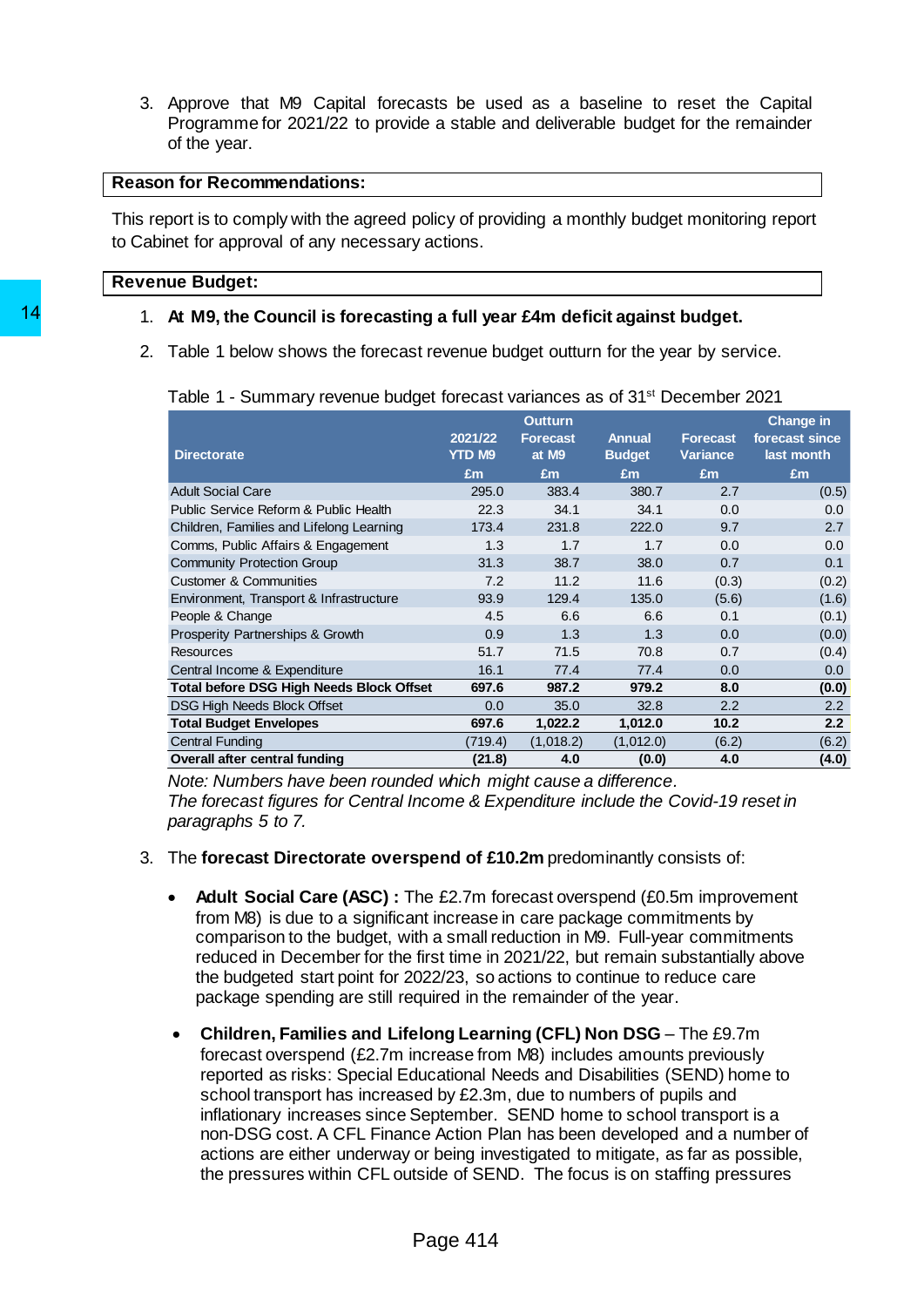and placement costs. Other mitigations being undertaken include the application of Troubled Families grant (£0.6m).

- Risks were previously quantified and captured within monthly monitoring to give as early warning as possible around variations. Both the DSG High Needs block overspend (below) and Transport variances declared in Month 9 were previously identified as risks.
- **Community Protection Group (CPG):**The £0.7m overspend (£0.1m increase from M8) is primarily due to an unfunded national firefighters pay award and historic costs in the Coroner's service plus increased Covid-19 related costs.
- **Environment, Transport & Infrastructure (ETI):**The £5.6m forecast underspend (£1.6m improvement from M8) is primarily due to improved recycling prices and funding for bus service support. The improvement from M8 is due to a reduction in energy prices and various smaller movements including staffing, waste costs and income.
- **Resources :** The £0.7m forecast overspend (£0.4m improvement from M8) is due mainly to the non-achievement of efficiencies in Business Operations (part of the Orbis Joint Operating Budget) and ongoing pressures in Legal Services due to high external legal fees. These are partially offset by increased income in Finance and vacancies in the Transformation & Strategic Commissioning team.
- **DSG High Needs Block (HNB)**  The £2.2m forecast overspend (£2.2m increase from M8) is mainly due to revised estimates of cost containment and inyear mitigations but also includes an additional £0.5m of costs linked to change in provision - mainly alternative provision with schools finding it difficult to settle children after absences, plus new placements likely to occur before year end.

# **DSG update**

|                                                                                                                                                                                                                                                                                                                                                                                                                                   |        | 14 |
|-----------------------------------------------------------------------------------------------------------------------------------------------------------------------------------------------------------------------------------------------------------------------------------------------------------------------------------------------------------------------------------------------------------------------------------|--------|----|
| Environment, Transport & Infrastructure (ETI): The £5.6m forecast<br>$\bullet$<br>underspend (£1.6m improvement from M8) is primarily due to improved recycling<br>prices and funding for bus service support. The improvement from M8 is due to a<br>reduction in energy prices and various smaller movements including staffing,<br>waste costs and income.                                                                     |        |    |
| <b>Resources:</b> The £0.7m forecast overspend (£0.4m improvement from M8) is<br>$\bullet$<br>due mainly to the non-achievement of efficiencies in Business Operations (part of<br>the Orbis Joint Operating Budget) and ongoing pressures in Legal Services due<br>to high external legal fees. These are partially offset by increased income in<br>Finance and vacancies in the Transformation & Strategic Commissioning team. |        |    |
| DSG High Needs Block (HNB) - The £2.2m forecast overspend (£2.2m<br>$\bullet$<br>increase from M8) is mainly due to revised estimates of cost containment and in-<br>year mitigations but also includes an additional £0.5m of costs linked to change in<br>provision - mainly alternative provision with schools finding it difficult to settle<br>children after absences, plus new placements likely to occur before year end. |        |    |
| Further details on the in-year position are set out below.                                                                                                                                                                                                                                                                                                                                                                        |        |    |
| pdate                                                                                                                                                                                                                                                                                                                                                                                                                             |        |    |
| The table below shows the projected forecast outturn for the High Needs Block. The                                                                                                                                                                                                                                                                                                                                                |        |    |
|                                                                                                                                                                                                                                                                                                                                                                                                                                   |        |    |
| forecast has increased by £2.2m from M8. The forecast is now in excess of the                                                                                                                                                                                                                                                                                                                                                     |        |    |
| budgeted contingency so there is a variance in the Directorate.                                                                                                                                                                                                                                                                                                                                                                   |        |    |
| Table 2 - DSG HNB Summary                                                                                                                                                                                                                                                                                                                                                                                                         |        |    |
| 2021/22 DSG HNB Summary                                                                                                                                                                                                                                                                                                                                                                                                           |        |    |
|                                                                                                                                                                                                                                                                                                                                                                                                                                   | £'m    |    |
| DSG High Needs Block Grant (exc Academies)                                                                                                                                                                                                                                                                                                                                                                                        | 156.5  |    |
| Forecast outturn                                                                                                                                                                                                                                                                                                                                                                                                                  | 191.5  |    |
| Deficit/(surplus)                                                                                                                                                                                                                                                                                                                                                                                                                 | 35.0   |    |
| <b>Budgeted overspend</b>                                                                                                                                                                                                                                                                                                                                                                                                         | (23.8) |    |
| Deficit/(surplus)                                                                                                                                                                                                                                                                                                                                                                                                                 | 11.2   |    |
|                                                                                                                                                                                                                                                                                                                                                                                                                                   |        |    |
| High Needs Block contingency budget                                                                                                                                                                                                                                                                                                                                                                                               |        |    |
| Overspend after release of contingency budget                                                                                                                                                                                                                                                                                                                                                                                     | 9.0    |    |
|                                                                                                                                                                                                                                                                                                                                                                                                                                   | 2.2    |    |
| The £191.5m forecast outturn has increased by £2.4m (from £189.2 since M8) is a<br>result of:                                                                                                                                                                                                                                                                                                                                     |        |    |
|                                                                                                                                                                                                                                                                                                                                                                                                                                   |        |    |
|                                                                                                                                                                                                                                                                                                                                                                                                                                   |        |    |
| Page 415                                                                                                                                                                                                                                                                                                                                                                                                                          |        |    |

#### **Table 2 - DSG HNB Summary**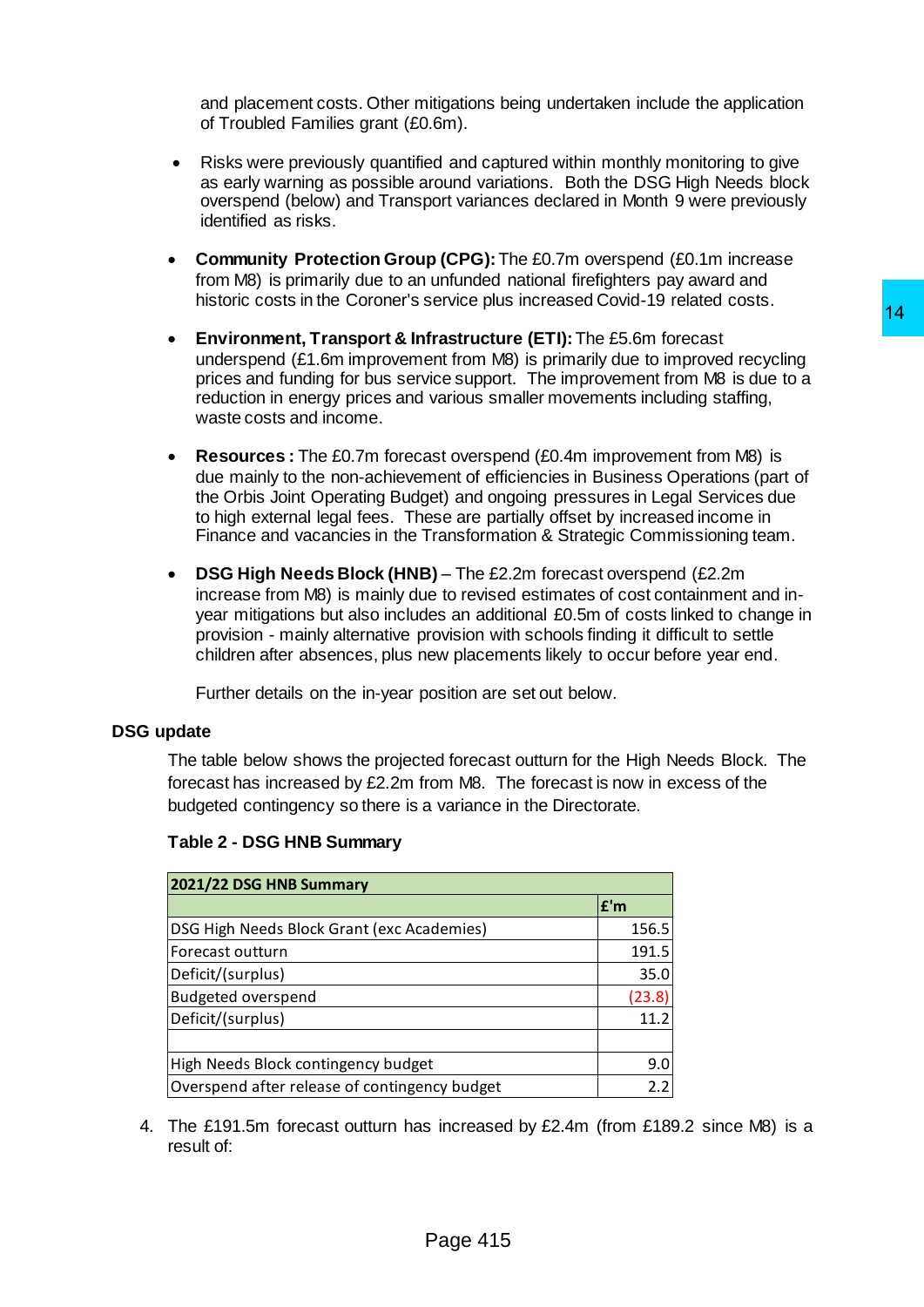- Further £1.6m of cost containment (£0.4m) and in year mitigations (£1.2m) not delivered. Challenging in year targets to contain growth were set, whilst work is underway to contain these increases, they will not impact this year.
- £0.5m increased change in provision, mainly alternative provision with schools finding it difficult to settle children after absences.
- Provision of £0.3m for new placement changes until the end of the year. Work continues to try and mitigate this to within budget.

# **Covid-19 update**

- 5. For M9 the Directorates forecast a gross impact from Covid-19 of £107.2m (which is a £6.3m increase from M8). This is offset by £79.3m of specific grants (a £5.9m increase from M8). There were two new grants in M9 (ASC Workforce Recruitment & Retention Round 2 grant and the ASC Omicron Support Fund).
- 6. Directorates can absorb £21.8m within existing budgets (increased by £0.5m from M8). A balance of £6.2m is therefore currently flagged as the net impact of Covid-19 on the budget (no change from M8). The M9 overall position assumes that the £6.2m Covid-19 impact on the budget will be reset from the Covid-19 reserve into Central Income and Expenditure. The Covid-19 funding released from reserve will be held centrally to avoid changing Directorate budget envelopes in the closing stages of the year, whilst the final Covid-19 outturn position is determined. 14 b. For My Ine unrecorders forecast agress impact and gross impact and the EC.3 minicroses from M8). This is offstet by  $E$  from M8). There were two new grants in M9<br>Faculta Roughly 1. There were two new grants in M9<br>Fa
	- 7. The reset will leave £4.9m in reserve for future Covid-19 risks. Individual decisions to approve use of the reserve may be taken in specific or urgent circumstances.

#### **Capital Budget**

- 8. The forecast of £170.6m at M9, £31.5m less than the budget of £202m, (£14.3m decrease from M8). The variance relates to slippage and reprofiling of £30.2m and an underspend of £1.2m.
- 9. The M9 forecasts of 170.6m will be used as a baseline to reset the Capital Programme for 2021/22 to provide a stable and deliverable budget for the remainder of the year, with discussions at CPP providing assurance that services are committed to full delivery. The majority of the slippage from significant schemes has been reprofiled as part of the 2022/23 Final Budget MTFS into 2022/23 and future years, in anticipation of the reset based on the M9 forecasts.
- 10. Table 3 below provides a summary of the forecast full-year outturn at M9.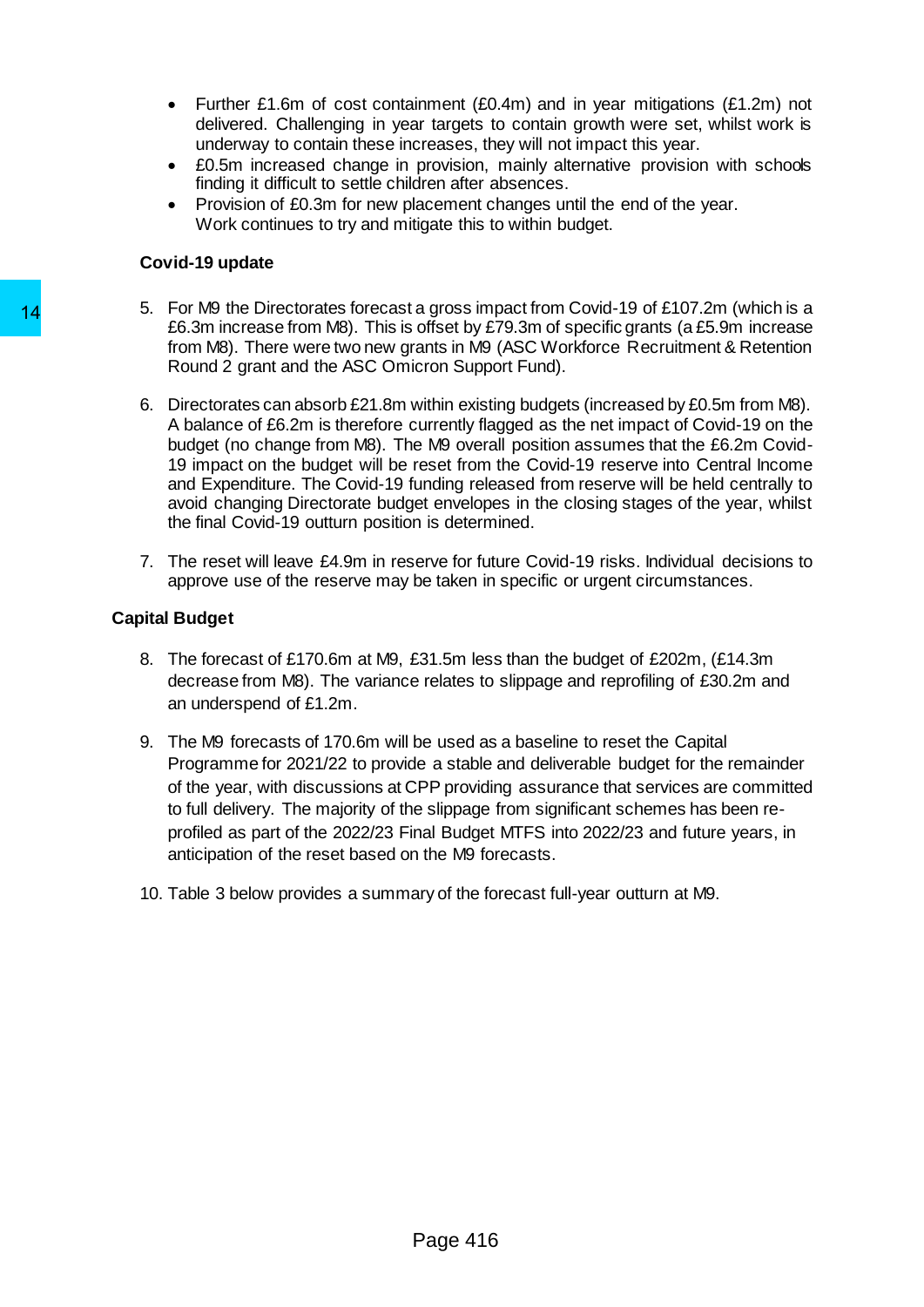# **Table 3 - Summary Capital Budget**

|                                                                                                                                                                                                                                                                                                                                                                                                                                                                                                                                                                                                                                                                                                                                                                                                                                                                                                                                                                                                                                                                                                                                                                                                                                                                                                                                                                                                                                                                                                                                                                                                                                                                                                                         | <b>Annual</b>                | <b>M9</b><br><b>Outturn</b><br><b>Budget Forecast</b> | <b>M9</b><br><b>Forecast</b><br><b>Variance</b> | <b>Change</b><br>from M8<br>to M9 |  |    |
|-------------------------------------------------------------------------------------------------------------------------------------------------------------------------------------------------------------------------------------------------------------------------------------------------------------------------------------------------------------------------------------------------------------------------------------------------------------------------------------------------------------------------------------------------------------------------------------------------------------------------------------------------------------------------------------------------------------------------------------------------------------------------------------------------------------------------------------------------------------------------------------------------------------------------------------------------------------------------------------------------------------------------------------------------------------------------------------------------------------------------------------------------------------------------------------------------------------------------------------------------------------------------------------------------------------------------------------------------------------------------------------------------------------------------------------------------------------------------------------------------------------------------------------------------------------------------------------------------------------------------------------------------------------------------------------------------------------------------|------------------------------|-------------------------------------------------------|-------------------------------------------------|-----------------------------------|--|----|
| <b>Strategic Capital Groups</b><br><b>Property</b>                                                                                                                                                                                                                                                                                                                                                                                                                                                                                                                                                                                                                                                                                                                                                                                                                                                                                                                                                                                                                                                                                                                                                                                                                                                                                                                                                                                                                                                                                                                                                                                                                                                                      | £m                           | £m                                                    | £m                                              | £m                                |  |    |
| <b>Property Schemes</b>                                                                                                                                                                                                                                                                                                                                                                                                                                                                                                                                                                                                                                                                                                                                                                                                                                                                                                                                                                                                                                                                                                                                                                                                                                                                                                                                                                                                                                                                                                                                                                                                                                                                                                 | 77.6                         | 54.9                                                  | (22.7)                                          | (11.8)                            |  | 14 |
| <b>ASC Schemes</b>                                                                                                                                                                                                                                                                                                                                                                                                                                                                                                                                                                                                                                                                                                                                                                                                                                                                                                                                                                                                                                                                                                                                                                                                                                                                                                                                                                                                                                                                                                                                                                                                                                                                                                      | 1.7                          | 1.5                                                   | (0.2)                                           | 0.0                               |  |    |
| <b>CFLC Schemes</b>                                                                                                                                                                                                                                                                                                                                                                                                                                                                                                                                                                                                                                                                                                                                                                                                                                                                                                                                                                                                                                                                                                                                                                                                                                                                                                                                                                                                                                                                                                                                                                                                                                                                                                     | 1.2                          | 0.5                                                   | (0.7)                                           | (0.4)                             |  |    |
| <b>Property Total</b>                                                                                                                                                                                                                                                                                                                                                                                                                                                                                                                                                                                                                                                                                                                                                                                                                                                                                                                                                                                                                                                                                                                                                                                                                                                                                                                                                                                                                                                                                                                                                                                                                                                                                                   | 80.5                         | 57.0                                                  | (23.6)                                          | (12.2)                            |  |    |
| <b>Infrastructure</b>                                                                                                                                                                                                                                                                                                                                                                                                                                                                                                                                                                                                                                                                                                                                                                                                                                                                                                                                                                                                                                                                                                                                                                                                                                                                                                                                                                                                                                                                                                                                                                                                                                                                                                   |                              |                                                       |                                                 |                                   |  |    |
| <b>Highways and Transport</b>                                                                                                                                                                                                                                                                                                                                                                                                                                                                                                                                                                                                                                                                                                                                                                                                                                                                                                                                                                                                                                                                                                                                                                                                                                                                                                                                                                                                                                                                                                                                                                                                                                                                                           | 91.7                         | 86.9                                                  | (4.9)                                           | (2.7)                             |  |    |
| Infrastructure and Major Projects                                                                                                                                                                                                                                                                                                                                                                                                                                                                                                                                                                                                                                                                                                                                                                                                                                                                                                                                                                                                                                                                                                                                                                                                                                                                                                                                                                                                                                                                                                                                                                                                                                                                                       | 6.5                          | 5.7                                                   | (0.8)                                           | 0.4                               |  |    |
| Environment                                                                                                                                                                                                                                                                                                                                                                                                                                                                                                                                                                                                                                                                                                                                                                                                                                                                                                                                                                                                                                                                                                                                                                                                                                                                                                                                                                                                                                                                                                                                                                                                                                                                                                             | 4.4                          | 5.4                                                   | 1.0                                             | (1.3)                             |  |    |
| <b>Community Protection</b>                                                                                                                                                                                                                                                                                                                                                                                                                                                                                                                                                                                                                                                                                                                                                                                                                                                                                                                                                                                                                                                                                                                                                                                                                                                                                                                                                                                                                                                                                                                                                                                                                                                                                             | 3.1                          | 1.9                                                   | (1.1)                                           | (0.3)                             |  |    |
| <b>Infrastructure Total</b>                                                                                                                                                                                                                                                                                                                                                                                                                                                                                                                                                                                                                                                                                                                                                                                                                                                                                                                                                                                                                                                                                                                                                                                                                                                                                                                                                                                                                                                                                                                                                                                                                                                                                             | 105.7                        | 99.9                                                  | (5.8)                                           | (3.9)                             |  |    |
| IT                                                                                                                                                                                                                                                                                                                                                                                                                                                                                                                                                                                                                                                                                                                                                                                                                                                                                                                                                                                                                                                                                                                                                                                                                                                                                                                                                                                                                                                                                                                                                                                                                                                                                                                      |                              |                                                       |                                                 |                                   |  |    |
| <b>IT Service Schemes</b>                                                                                                                                                                                                                                                                                                                                                                                                                                                                                                                                                                                                                                                                                                                                                                                                                                                                                                                                                                                                                                                                                                                                                                                                                                                                                                                                                                                                                                                                                                                                                                                                                                                                                               | 13.7<br>(2.1)<br>1.8<br>15.8 |                                                       |                                                 |                                   |  |    |
| <b>IT Total</b>                                                                                                                                                                                                                                                                                                                                                                                                                                                                                                                                                                                                                                                                                                                                                                                                                                                                                                                                                                                                                                                                                                                                                                                                                                                                                                                                                                                                                                                                                                                                                                                                                                                                                                         | 15.8                         | 13.7                                                  | (2.1)                                           | 1.8                               |  |    |
| <b>Total</b>                                                                                                                                                                                                                                                                                                                                                                                                                                                                                                                                                                                                                                                                                                                                                                                                                                                                                                                                                                                                                                                                                                                                                                                                                                                                                                                                                                                                                                                                                                                                                                                                                                                                                                            | 202.0                        | 170.6                                                 | (31.5)                                          | (14.3)                            |  |    |
| Salt Barns £0.8m, Bookham Youth Centre £0.8m, Woodhatch Master Planning<br>£0.7m and Agile Office £0.9m. All have been re-profiled into 2022/23. At present<br>the slippage in Property schemes for the Children, Families and Lifelong Learning<br>Directorate is not expected to impact on the delivery of associated efficiencies.<br>However, there is as a result, less capacity to absorb significant further delays in<br>the timetable without impacting on the timing of efficiencies.<br>Highways and Transport - £2.7m slippage, of which £1.6m reflects a forecast<br>$\bullet$<br>slippage on Active Travel funded by grant, £0.3m Ultra Low Emission Vehicles<br>(ULEV), and £0.7m reduced acceleration of Bridge Maintenance. All slippage has<br>been reprofiled into 2022/23 / MTFS.<br>Environment - £1.3m slippage, due to slippage in Greener Homes of £1.1m -<br>$\bullet$<br>funded by grant. The remaining £0.2m is due to a minor reduction in forecast<br>across several schemes. Re-profiled into 2022/23.<br><b>CFLC – £0.4m slippage –</b> due to Foster Carer Grants and Adaptations slippage /<br>$\bullet$<br>delay due to Covid-19 - £100k and £270k respectively. Reprofiled into 2023/24<br>Community Protection - £0.3m slippage, further delays in Vehicle & Equipment<br>$\bullet$<br>Replacement, to be re-profiled into 2022/23.<br>Infrastructure & Major Projects - £0.4 increase, due to increased forecast spend<br>$\bullet$<br>from M8 in Housing Infrastructure Fund (A320) and Farnham schemes.<br>IT - £1.8m increase – due to DB&I project with increased costs from the delay of<br>$\bullet$<br>the scheme, following the approval for use of the contingency at M8. |                              |                                                       |                                                 |                                   |  |    |
|                                                                                                                                                                                                                                                                                                                                                                                                                                                                                                                                                                                                                                                                                                                                                                                                                                                                                                                                                                                                                                                                                                                                                                                                                                                                                                                                                                                                                                                                                                                                                                                                                                                                                                                         |                              |                                                       |                                                 |                                   |  |    |

11. The change of £14.3m from M8 to M9 mainly relates to:

- **Property – £11.8m slippage –** mainly due to slippage in Schools Basic Needs (SBN) of £3.1m, SEND of £3.2m, Looked After Children (LAC) schemes £2.8m, Salt Barns £0.8m, Bookham Youth Centre £0.8m, Woodhatch Master Planning £0.7m and Agile Office £0.9m. All have been re-profiled into 2022/23. At present the slippage in Property schemes for the Children, Families and Lifelong Learning Directorate is not expected to impact on the delivery of associated efficiencies. However, there is as a result, less capacity to absorb significant further delays in the timetable without impacting on the timing of efficiencies.
- **Highways and Transport - £2.7m slippage**, of which £1.6m reflects a forecast slippage on Active Travel funded by grant, £0.3m Ultra Low Emission Vehicles (ULEV), and £0.7m reduced acceleration of Bridge Maintenance. All slippage has been reprofiled into 2022/23 / MTFS.
- **Environment - £1.3m slippage,** due to slippage in Greener Homes of £1.1m funded by grant. The remaining £0.2m is due to a minor reduction in forecast across several schemes. Re-profiled into 2022/23.
- **CFLC – £0.4m slippage –** due to Foster Carer Grants and Adaptations slippage / delay due to Covid-19 - £100k and £270k respectively. Reprofiled into 2023/24
- **Community Protection - £0.3m slippage**, further delays in Vehicle & Equipment Replacement, to be re-profiled into 2022/23.
- **Infrastructure & Major Projects - £0.4 increase,** due to increased forecast spend from M8 in Housing Infrastructure Fund (A320) and Farnham schemes.
- **IT - £1.8m increase** due to DB&I project with increased costs from the delay of the scheme, following the approval for use of the contingency at M8.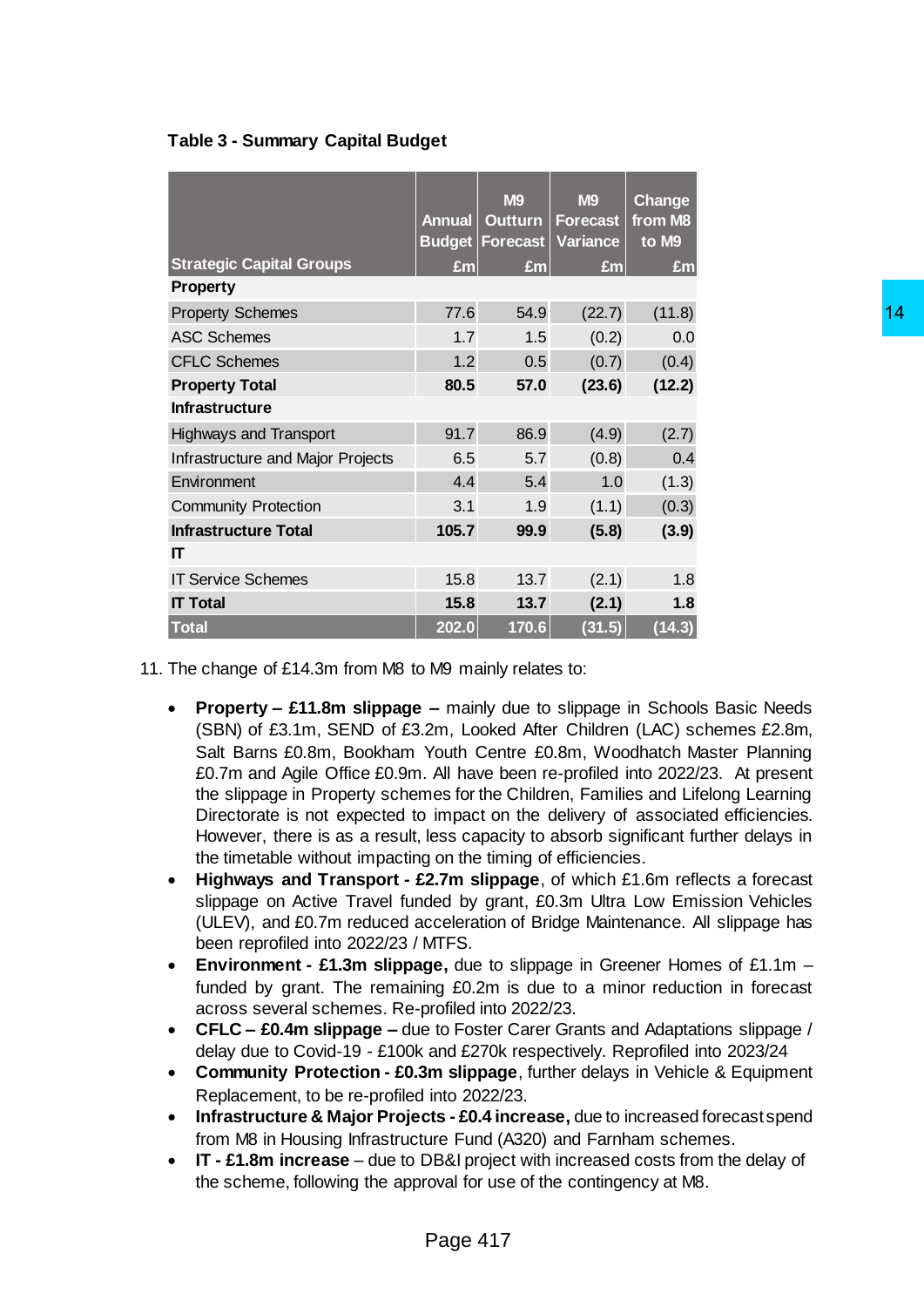To establish a stable and deliverable baseline for assessment at full year outturn, the capital budget for the year will be reset based on M9 forecasts.

# **Consultation:**

12. Executive Directors and Cabinet Members have confirmed the forecast outturns for their revenue and capital budgets.

### **Risk Management and Implications:**

13. Risk implications are stated throughout the report and each relevant director or head of service has updated their strategic and or service risk registers accordingly. In addition, the Corporate Risk Register continues to reflect the increasing uncertainty of future funding likely to be allocated to the Council and the sustainability of the Medium-Term Financial Strategy. In the light of the financial risks faced by the Council, the Leadership Risk Register will be reviewed to increase confidence in Directorate plans to mitigate the risks and issues.

# **Financial and Value for Money Implications:**

14. The report considers financial and value for money implications throughout and future budget monitoring reports will continue this focus.

# **Section 151 Officer Commentary:**

- 15. Although significant progress has been made over the last twelve months to improve the Council's financial position, the medium-term financial outlook beyond 2021/22 remains uncertain. The public health crisis has resulted in increased costs which may not be fully funded. With uncertainty about the ongoing impact of this and no clarity on the extent to which both central and local funding sources might be affected in the medium term, our working assumption is that financial resources will continue to be constrained, as they have been for the majority of the past decade. This places an onus on the Council to continue to consider issues of financial sustainability as a priority in order to ensure stable provision of services in the medium term. 14<br>
14<br>
16 convictor and contain and contain strategic and<br>
addition, the Corporate Risk Register continue funding likely to be allocated to the Co<br>
16 structe funding likely to be allocated to the Co<br>
16 container Bin Ris
	- 16. The Council has a duty to ensure its expenditure does not exceed the resources available. The Section 151 Officer confirms the financial information presented in this report is consistent with the Council's general accounting ledger and that forecasts have been based on reasonable assumptions, taking into account all material, financial and business issues and risks.

# **Legal Implications – Monitoring Officer:**

- 17. The Council is under a duty to set a balanced and sustainable budget. The Local Government Finance Act requires the Council to take steps to ensure that the Council's expenditure (that is expenditure incurred already in year and anticipated to be incurred) does not exceed the resources available whilst continuing to meet its statutory duties.
- 18. Cabinet should be aware that if the Section 151 Officer, at any time, is not satisfied that appropriate strategies and controls are in place to manage expenditure within the in-year budget they must formally draw this to the attention of the Cabinet and Council and they must take immediate steps to ensure a balanced in-year budget, whilst complying with its statutory and common law duties.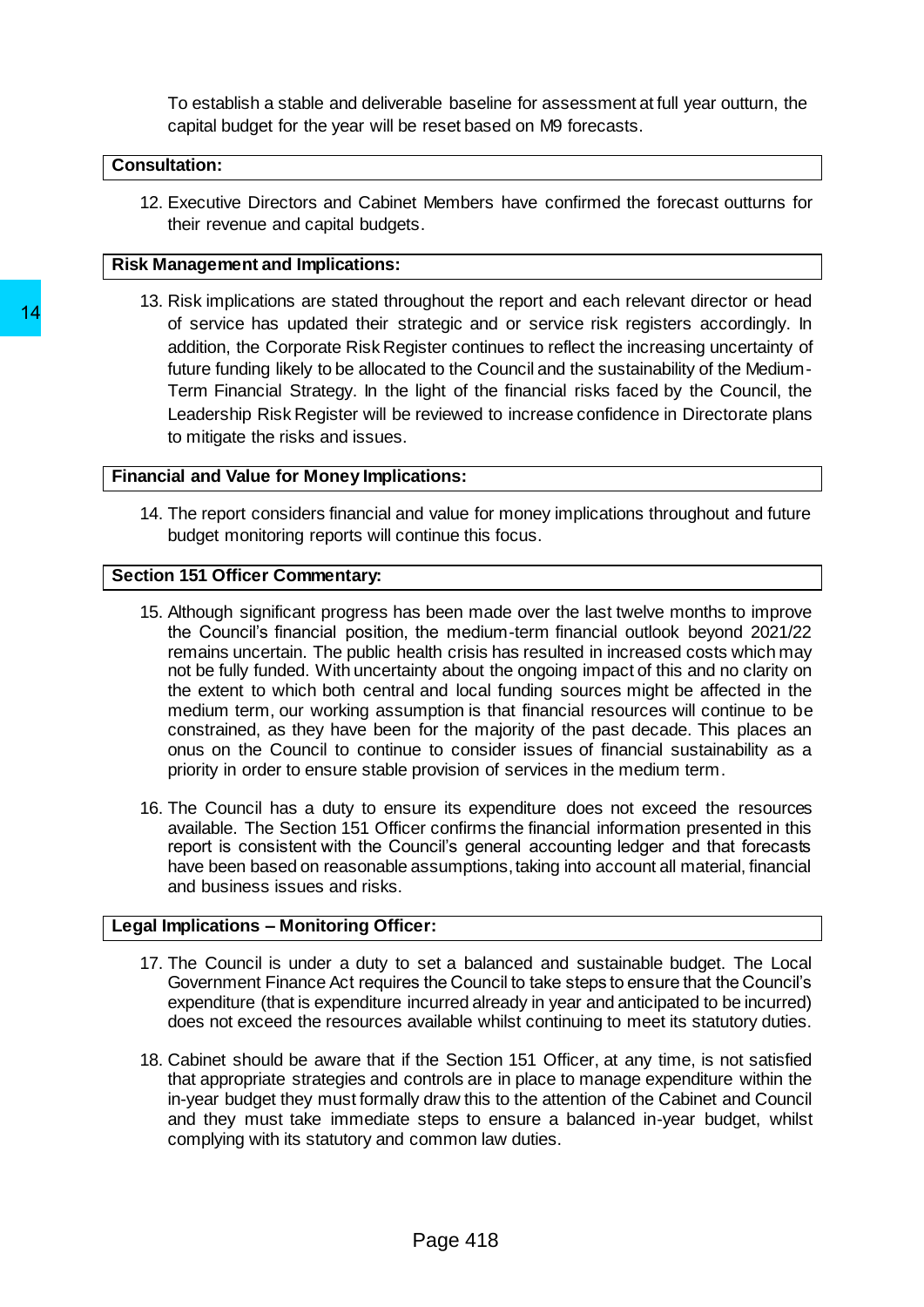#### **Equalities and Diversity:**

- 19. Any impacts of the budget monitoring actions will be evaluated by the individual services as they implement the management actions necessary In implementing individual management actions, the Council must comply with the Public Sector Equality Duty in section 149 of the Equality Act 2010 which requires it to have due regard to the need to eliminate discrimination, harassment, victimisation and any other conduct that is prohibited by or under the Act; advance equality of opportunity between persons who share a relevant protected characteristic and persons who do not share it; and foster good relations between persons who share a relevant protected characteristic and persons who do not share it.
- 20. Services will continue to monitor the impact of these actions and will take appropriate action to mitigate additional negative impacts that may emerge as part of this ongoing analysis. ne impact of these actions and will take appropriate<br>ve impacts that may emerge as part of this ongoing<br>mendations will be made to the Council's accounts.<br>Resources, <u>leigh,whitehouse@surreycc.gov.uk</u><br>strvice<br>31<sup>at</sup> Decemb

#### **What Happens Next:**

The relevant adjustments from the recommendations will be made to the Council's accounts.

# **Report Author:**

Leigh Whitehouse, Executive Director of Resources, [leigh.whitehouse@surreycc.gov.uk](mailto:leigh.whitehouse@surreycc.gov.uk)

# **Consulted:**

Cabinet, Executive Directors, Heads of Service

#### **Annex:**

Annex 1 – Forecast revenue budget as at 31<sup>st</sup> December 2021

Annex 2 – Q3 Balance Sheet Indicators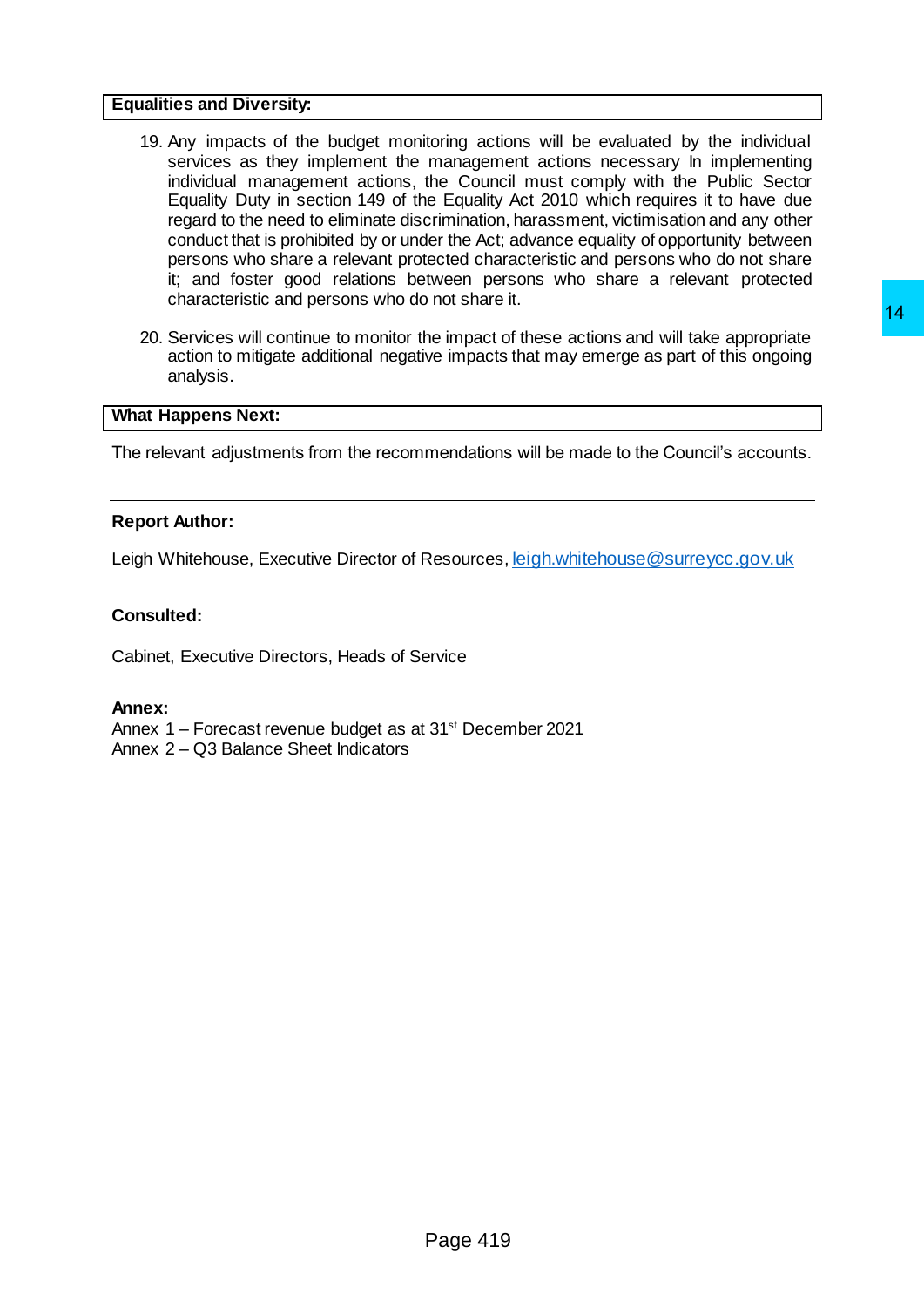### **Forecast revenue budget as of 31 st December 2021**

| Service                                                                                                                                                            | <b>Cabinet Member</b>              | Year to<br>date<br><b>Budget</b><br>£m | Year to<br>date<br>Actual<br>£m | Year to<br>date<br>variance<br>£m | <b>Full Year</b><br>Gross<br>budget<br>£m | Full year<br>net<br>budget<br>£m | <b>Full Year</b><br>net<br>forecast<br>£m | Full year net<br>forecast<br>variance<br>£m |
|--------------------------------------------------------------------------------------------------------------------------------------------------------------------|------------------------------------|----------------------------------------|---------------------------------|-----------------------------------|-------------------------------------------|----------------------------------|-------------------------------------------|---------------------------------------------|
| Education and Lifelong Learning                                                                                                                                    | D Turner-Stewart                   | 36.6                                   | 31.4                            | (5.2)                             | 199.7                                     | 24.2                             | 24.3                                      | 0.0                                         |
| <b>Family Resilience</b>                                                                                                                                           | C Curran                           | 25.9                                   | 22.7                            | (3.2)                             | 36.3                                      | 33.3                             | 35.9                                      | 2.6                                         |
| <b>Corporate Parenting</b>                                                                                                                                         | C Curran                           | 76.5                                   | 75.0                            | (1.6)                             | 116.5                                     | 103.7                            | 108.1                                     | 4.4                                         |
| <b>Quality and Performance</b>                                                                                                                                     | C Curran                           | 6.8                                    | 6.4                             | (0.4)                             | 11.1                                      | 9.0                              | 9.2                                       | 0.2                                         |
| Commissioning                                                                                                                                                      | C Curran /<br>D Turner-Stewart     | 37.0                                   | 38.2                            | 1.2                               | 130.3                                     | 51.9                             | 54.6                                      | 2.7                                         |
| <b>CFLC Exec Director</b>                                                                                                                                          | C Curran                           | (0.1)                                  | (0.3)                           | (0.2)                             | (0.2)                                     | (0.2)                            | (0.3)                                     | (0.1)                                       |
| Children, Families and Lifelong Learning                                                                                                                           |                                    | 182.7                                  | 173.4                           | (9.2)                             | 493.8                                     | 222.0                            | 231.8                                     | 9.7                                         |
| <b>Public Health</b>                                                                                                                                               | S Mooney                           | 22.1                                   | 21.8                            | (0.3)                             | 33.4                                      | 33.4                             | 33.4                                      | 0.0                                         |
| <b>Insight &amp; Analytics</b>                                                                                                                                     | S Mooney                           | 0.5                                    | 0.4                             | (0.1)                             | 0.8                                       | 0.7                              | 0.7                                       | 0.0                                         |
| <b>Public Health and PSR</b>                                                                                                                                       |                                    | 22.6                                   | 22.3                            | (0.4)                             | 34.2                                      | 34.1                             | 34.1                                      | 0.0                                         |
| <b>Adult Social Care</b>                                                                                                                                           | S Mooney<br>M Furniss              | 286.3                                  | 295.0                           | 8.7                               | 516.6                                     | 380.7                            | 383.4                                     | 2.7                                         |
| Highways & Transport                                                                                                                                               |                                    | 43.7                                   | 39.1                            | (4.7)                             | 71.3                                      | 58.3                             | 55.5                                      | (2.9)                                       |
| Environment                                                                                                                                                        | M Heath/ N Bramhall                | 55.1                                   | 51.9                            | (3.3)                             | 75.9                                      | 73.5                             | 70.3                                      | (3.2)                                       |
| Infrastructure, Planning & Major Projects                                                                                                                          | <b>M</b> Furniss                   | 2.1                                    | 2.5                             | 0.4                               | 5.2                                       | 2.8                              | 2.8                                       | (0.0)                                       |
| Leadership Team                                                                                                                                                    | M Furniss                          | 0.3                                    | 0.5                             | 0.3                               | 0.4                                       | 0.4                              | 0.8                                       | 0.4                                         |
| Environment, Transport & Infrastructure<br>Fire and Rescue                                                                                                         | <b>K</b> Deanus                    | 101.2                                  | 93.9                            | (7.3)                             | 152.8                                     | 135.0                            | 129.4                                     | (5.6)                                       |
| <b>Trading Standards</b>                                                                                                                                           | <b>K</b> Deanus                    | 23.8                                   | 26.1                            | 2.2                               | 36.1                                      | 31.7                             | 32.1                                      | 0.4                                         |
|                                                                                                                                                                    |                                    | 1.6                                    | 1.5                             | (0.1)                             | 3.9                                       | 2.0                              | 1.9                                       | (0.1)                                       |
| <b>Emergency Management</b><br>Health & Safety                                                                                                                     | <b>K</b> Deanus<br><b>K</b> Deanus | 0.4                                    | 0.4                             | 0.0                               | 0.5                                       | 0.5                              | 0.5                                       | (0.0)                                       |
|                                                                                                                                                                    |                                    | 0.4                                    | 0.3                             | (0.1)                             | 0.7                                       | 0.5                              | 0.5                                       | (0.0)                                       |
| Armed Forces & Resilience                                                                                                                                          | <b>K</b> Deanus                    | 0.1                                    | 0.1                             | 0.0                               | 0.1                                       | 0.1                              | 0.1                                       | 0.0                                         |
| Coroners                                                                                                                                                           | <b>K</b> Deanus                    | 2.3                                    | 3.0                             | 0.7                               | 3.4                                       | 3.1                              | 3.6                                       | 0.5                                         |
| <b>Community Protection</b><br>People & Change                                                                                                                     | <b>T Oliver</b>                    | 28.5<br>4.9                            | 31.3<br>4.5                     | 2.8<br>(0.4)                      | 44.6<br>6.7                               | 38.0<br>6.6                      | 38.7<br>6.6                               | 0.7<br>0.1                                  |
| Communications, Public Affairs and Engag                                                                                                                           | T Oliver                           | 1.3                                    | 1.3                             | 0.0                               | 1.7                                       | 1.7                              | 1.7                                       | 0.0                                         |
| PPG Leadership                                                                                                                                                     | T Oliver                           | 0.2                                    | 0.2                             | 0.0                               | 0.3                                       | 0.3                              | 0.3                                       | 0.0                                         |
| <b>Economic Growth</b>                                                                                                                                             | T Oliver                           | 0.8                                    | 0.7                             | (0.1)                             | 1.1                                       | 1.1                              | 1.1                                       | (0.0)                                       |
| Prosperity, Partnerships and Growth                                                                                                                                |                                    | 1.0                                    | 0.9                             | (0.1)                             | $1.3$                                     | 1.3                              | 1.3                                       | 0.0                                         |
| <b>Community Partnerships</b>                                                                                                                                      | M Nuti                             | 1.1                                    | 0.9                             | (0.1)                             | 1.5                                       | 1.5                              | 1.4                                       | (0.1)                                       |
| <b>Customer Services</b>                                                                                                                                           | M Nuti                             | 2.1                                    | 1.9                             | (0.2)                             | 2.9                                       | 2.7                              | 2.6                                       | (0.2)                                       |
| AD Culture & Active Surrey                                                                                                                                         | M Nuti                             | 5.5                                    | 4.3                             | (1.2)                             | 17.2                                      | 7.2                              | 7.1                                       | (0.1)                                       |
| <b>C&amp;C Leadership</b>                                                                                                                                          | M Nuti                             | 0.1                                    | 0.1                             | 0.0                               | 0.1                                       | 0.1                              | 0.1                                       | 0.0                                         |
| <b>Customers and Communities</b>                                                                                                                                   |                                    | 8.7                                    | 7.2                             | (1.5)                             | 21.7                                      | 11.6                             | 11.2                                      | (0.3)                                       |
| Land and Property                                                                                                                                                  | N Bramhall                         | 17.9                                   | 18.0                            | 0.1                               | 34.4                                      | 24.4                             | 24.4                                      | (0.0)                                       |
| Information Technology & Digital                                                                                                                                   | <b>B</b> Rush                      | 8.0                                    | 8.0                             | 0.0                               | 11.4                                      | 10.7                             | 10.6                                      | (0.1)                                       |
| <b>Business Operations</b>                                                                                                                                         | <b>B</b> Rush                      | (0.1)                                  | (0.4)                           | (0.3)                             | (0.1)                                     | (0.1)                            | (0.2)                                     | (0.1)                                       |
| Joint Orbis                                                                                                                                                        | <b>B</b> Rush                      | 12.7                                   | 0.0                             | (12.7)                            | 16.9                                      | 16.9                             | 17.6                                      | 0.8                                         |
| Finance                                                                                                                                                            | <b>B</b> Rush                      | 4.5                                    | 3.2                             | (1.3)                             | 11.7                                      | 5.9                              | 5.8                                       | (0.1)                                       |
| Legal Services                                                                                                                                                     | <b>B</b> Rush                      | 3.6                                    | 4.0                             | 0.3                               | 5.3                                       | 4.9                              | 5.3                                       | 0.5                                         |
| <b>Democratic Services</b>                                                                                                                                         | <b>B</b> Rush                      | 2.7                                    | 3.7                             | 1.0                               | 3.8                                       | 3.6                              | 3.6                                       |                                             |
| <b>Executive Director Resources</b>                                                                                                                                | <b>B</b> Rush                      | 1.5                                    | 3.4                             | 1.9                               | 2.6                                       | 2.5                              | 2.6                                       | (0.0)<br>0.0                                |
| Twelve15                                                                                                                                                           | <b>B</b> Rush                      |                                        |                                 |                                   |                                           |                                  |                                           |                                             |
| Corporate Strategy and Policy                                                                                                                                      | <b>B</b> Rush                      | (1.3)<br>1.6                           | (1.5)<br>1.6                    | (0.3)<br>(0.1)                    | 19.6<br>2.4                               | (1.9)<br>1.9                     | (2.0)<br>1.9                              | (0.1)<br>(0.0)                              |
| Transformation and Strategic Commissioning                                                                                                                         | <b>B</b> Rush                      |                                        |                                 |                                   |                                           |                                  |                                           |                                             |
| Performance Management                                                                                                                                             | <b>B</b> Rush                      | 1.1<br>0.1                             | 11.5<br>0.1                     | 10.5                              | 1.4<br>0.2                                | 1.4<br>0.2                       | 1.3<br>0.2                                | (0.1)                                       |
| PPE                                                                                                                                                                | <b>B</b> Rush                      | 0.0                                    | 0.0                             | (0.0)<br>0.0                      | 0.0                                       | 0.4                              | 0.4                                       | (0.0)<br>0.0                                |
| <b>Resources</b>                                                                                                                                                   |                                    | 52.4                                   | 51.7                            | (0.7)                             | 109.6                                     | 70.8                             | 71.5                                      | 0.7                                         |
|                                                                                                                                                                    | <b>B</b> Rush                      | 24.8                                   | 16.1                            | (8.7)                             | 113.5                                     | 77.4                             | 77.4                                      | 0.0                                         |
|                                                                                                                                                                    |                                    | 714.4                                  | 697.6                           | (16.8)                            | 1,496.5                                   | 979.2                            | 987.2                                     | 8.0                                         |
|                                                                                                                                                                    |                                    |                                        | 0.0                             | 0.0                               | 32.7                                      | 32.8                             | 35.0                                      | 2.2                                         |
|                                                                                                                                                                    |                                    | 0.0                                    |                                 |                                   |                                           |                                  |                                           | 10.2                                        |
| <b>Corporate Expenditure</b><br>Total before DSG High Needs Block Offset<br>DSG High Needs Block Offset<br><b>Total Budget Envelopes</b><br><b>Central funding</b> |                                    | 714.4<br>(714.9)                       | 697.6<br>(719.4)                | (16.8)<br>(4.5)                   | 1,529.2                                   | 1,012.0<br>(1,012.0)             | 1,022.2<br>(1,018.2)                      | (6.2)                                       |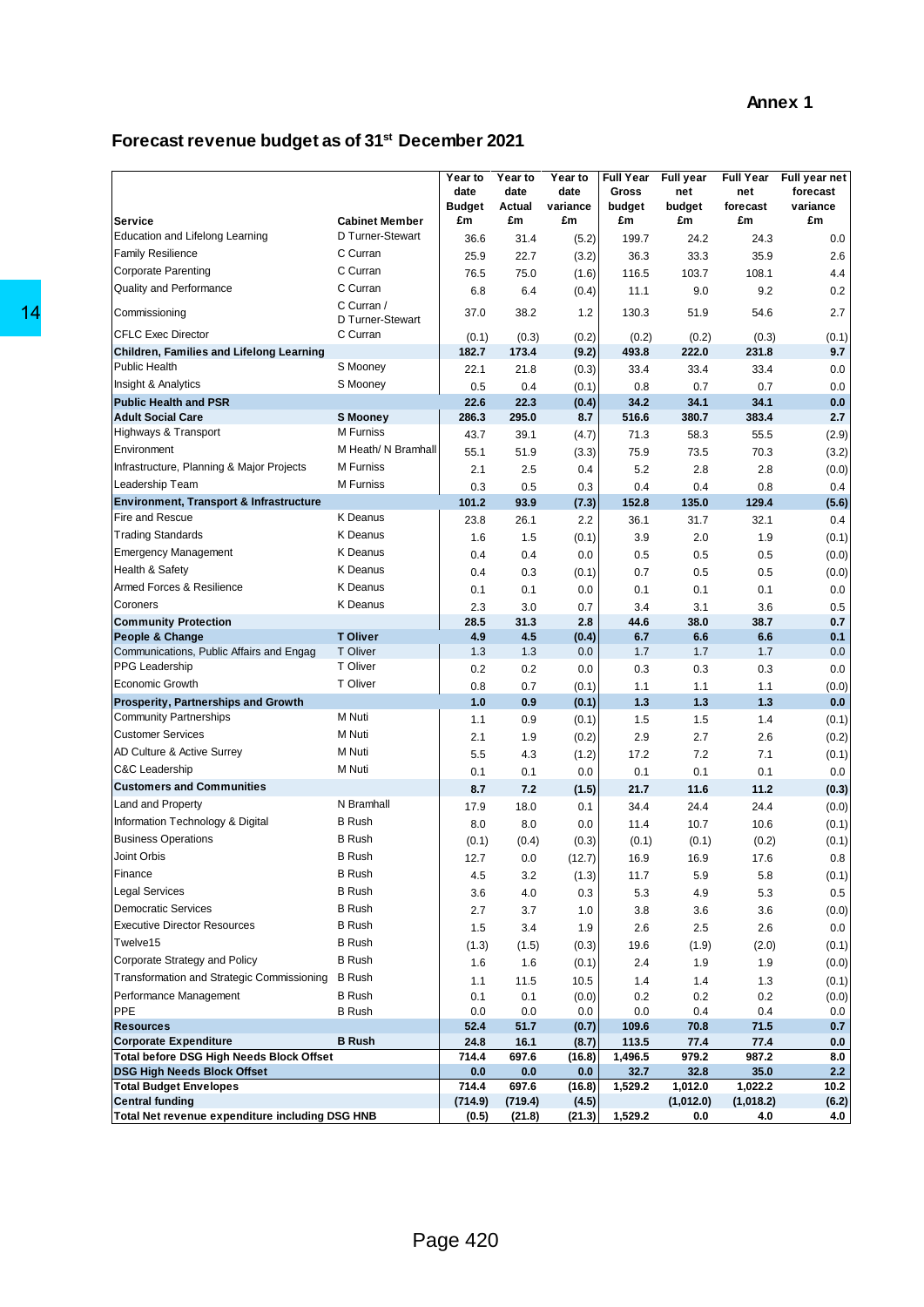# **Balance Sheet Indicators Quarter 3 update**

# **Debt**

- 1. During the three months to 31 December 2021, the Council raised invoices totalling £134m. Overdue debt is the total debt less those balances not immediately due (i.e. less than 30 days old). There was a total £30.1m of overdue debt at the end of December, a decrease of £0.9m since the last quarter.
- 2. Overdue care debt unsecured care debt has decreased by £0.9m over the quarter. CCG's have increased by £0.6m since the last quarter but offset by the same amount in OLA's and general debt, leaving the overall Non-Care Debt with no change. Table 1 below shows the age profile of the debts at 31<sup>st</sup> December 2021. Most of the CCG overdue debt relates to Adult Social Care services. The Adult Social Care service together with Corporate Finance is working closing with CCGs regarding the outstanding invoices and is confident most of the overdue debt will be resolved by the end of the current financial year.

| <b>Account group</b>                                                                                                                                                                                                                                        | <1 month   | $1 - 12$   |                   |                                                                                                                                                                        |                      |                 |
|-------------------------------------------------------------------------------------------------------------------------------------------------------------------------------------------------------------------------------------------------------------|------------|------------|-------------------|------------------------------------------------------------------------------------------------------------------------------------------------------------------------|----------------------|-----------------|
|                                                                                                                                                                                                                                                             |            | months     | 1 to $2$<br>years | over 2<br>years                                                                                                                                                        | <b>Total</b><br>debt | Overdue<br>debt |
|                                                                                                                                                                                                                                                             | £m         | £m         | £m                | £m                                                                                                                                                                     | £m                   | £m              |
| Care debt - unsecured                                                                                                                                                                                                                                       | 6.2        | 7.4        | 3.7               | 3.8                                                                                                                                                                    | 21.1                 | 14.9            |
| Care debt - secured<br><b>Total care debt</b>                                                                                                                                                                                                               | 0.6<br>6.8 | 2.4<br>9.9 | 2.3<br>6.0        | 3.6<br>7.4                                                                                                                                                             | 9.0<br>30.1          | $N/A^*$<br>14.9 |
| Schools, colleges & nurseries                                                                                                                                                                                                                               | 0.9        | 0.1        | 0.3               | 0.1                                                                                                                                                                    | 1.3                  | 0.4             |
| Clinical commissioning groups                                                                                                                                                                                                                               | 4.5        | 8.0        | 0.2               | 0.6                                                                                                                                                                    | 13.4                 | 8.8             |
| Other local authorities                                                                                                                                                                                                                                     | 1.0        | $-0.3$     | 0.0               | 0.0                                                                                                                                                                    | 0.8                  | $-0.2$          |
| General debt                                                                                                                                                                                                                                                | 3.6        | 5.2        | 0.3               | 0.6                                                                                                                                                                    | 9.7                  | 6.1             |
| Total non-care debt                                                                                                                                                                                                                                         | 10.0       | 13.0       | 0.8               | 1.3                                                                                                                                                                    | 25.2                 | 15.1            |
| <b>Total debt</b>                                                                                                                                                                                                                                           | 16.8       | 22.9       | 6.8               | 8.7                                                                                                                                                                    | 55.3                 | 30.1            |
| Q2 2012/22                                                                                                                                                                                                                                                  | 13.1       | 24.3       | 6.5               | 8.8                                                                                                                                                                    | 52.6                 | 31.0            |
| Change                                                                                                                                                                                                                                                      | 3.7        | $-1.4$     | 0.4               | -0.1                                                                                                                                                                   | 2.6                  | $-0.9$          |
| asury Management<br>The Council borrows to finance its capital spending that exceeds receipts from: grants,<br>third party contributions, capital receipts and reserves. The Council's long-term debt<br>stands at £431.9m and has not increased this year. |            |            |                   | As at 31 December 2021, the weighted average interest rate of the Council's long term<br>debt portfolio is 3.89%. The Treasury Strategy, approved by County Council in |                      |                 |

# **Treasury Management**

- 3. The Council borrows to finance its capital spending that exceeds receipts from: grants, third party contributions, capital receipts and reserves. The Council's long-term debt stands at £431.9m and has not increased this year.
- 4. As at 31 December 2021, the weighted average interest rate of the Council's long term debt portfolio is 3.89%. The Treasury Strategy, approved by County Council in February 2021, continued the policy of internal borrowing and where necessary, to borrow short-term to meet cash flow liquidity requirements. Table 2 below shows a net £93m increase in the Council's short-term borrowing activity since 30 September 2021.